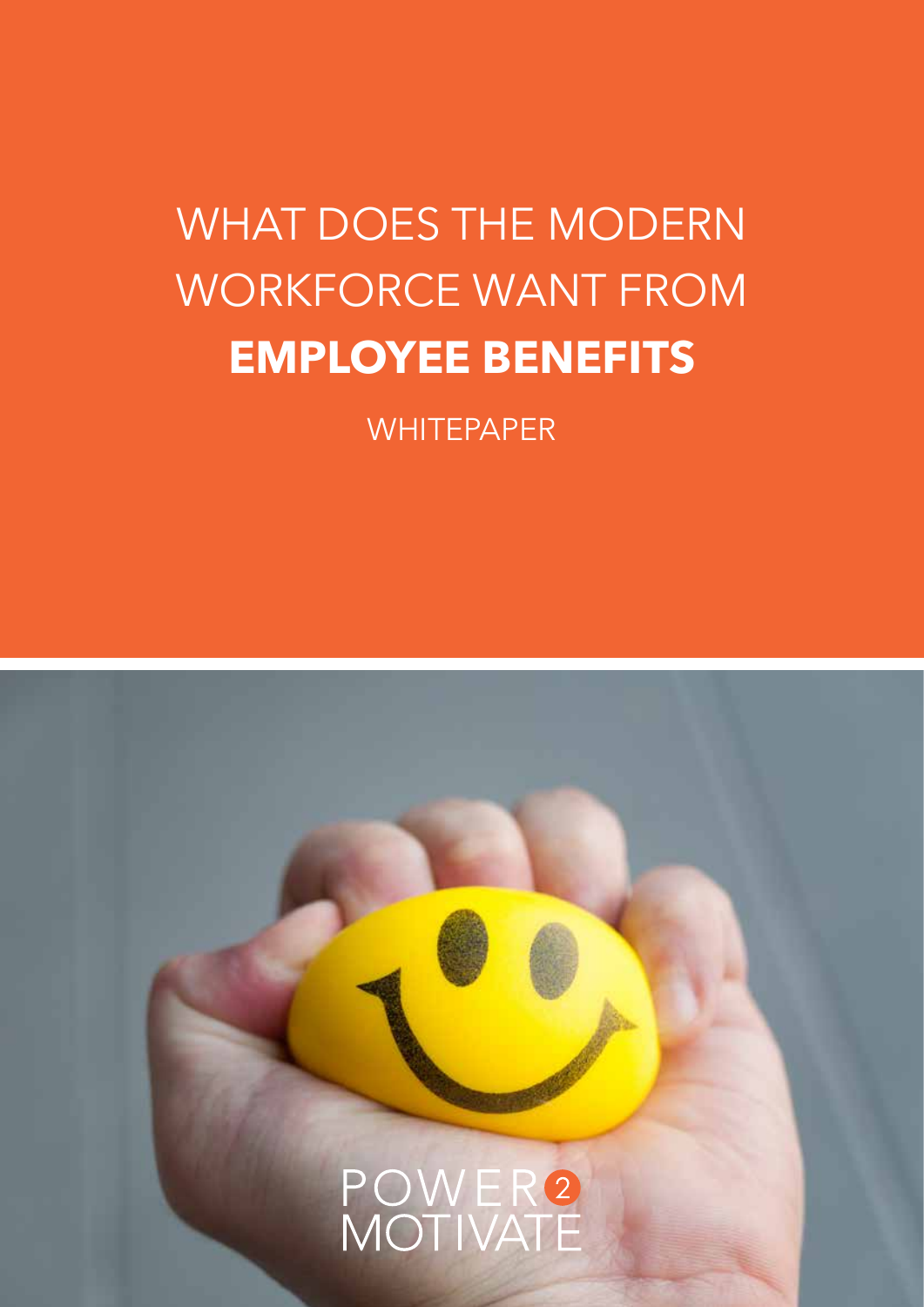

Businesses have used employee benefits for years to attract and retain their best talent, but the perks that were once relevant may not be relevant today. In 2019, employees are demanding a well-rounded benefits package that offers a balance between entertainment experiences and personal well-being.

The foundation of every organisation's benefits package should be their employee's security. Health and financial benefits allow employees to feel comfortable in their position so they can focus on work. Recently, businesses have catapulted off this core idea to offer additional perks like on-site fitness centers as well as free coffee and snacks.

With the sheer amount of employee perks being implemented by organisations, it can be difficult to decipher which are simply trendy and which are essential for keeping team members engaged and content.

Now is the time to reevaluate your organisation's offerings to make sure your employee benefits are appealing to the modern workforce. After reviewing some of the most recent statistics available, we have compiled the top aspects employees want from their benefits in 2019.

#### **"The foundation of every organisation's benefits package should be their employee's security."**

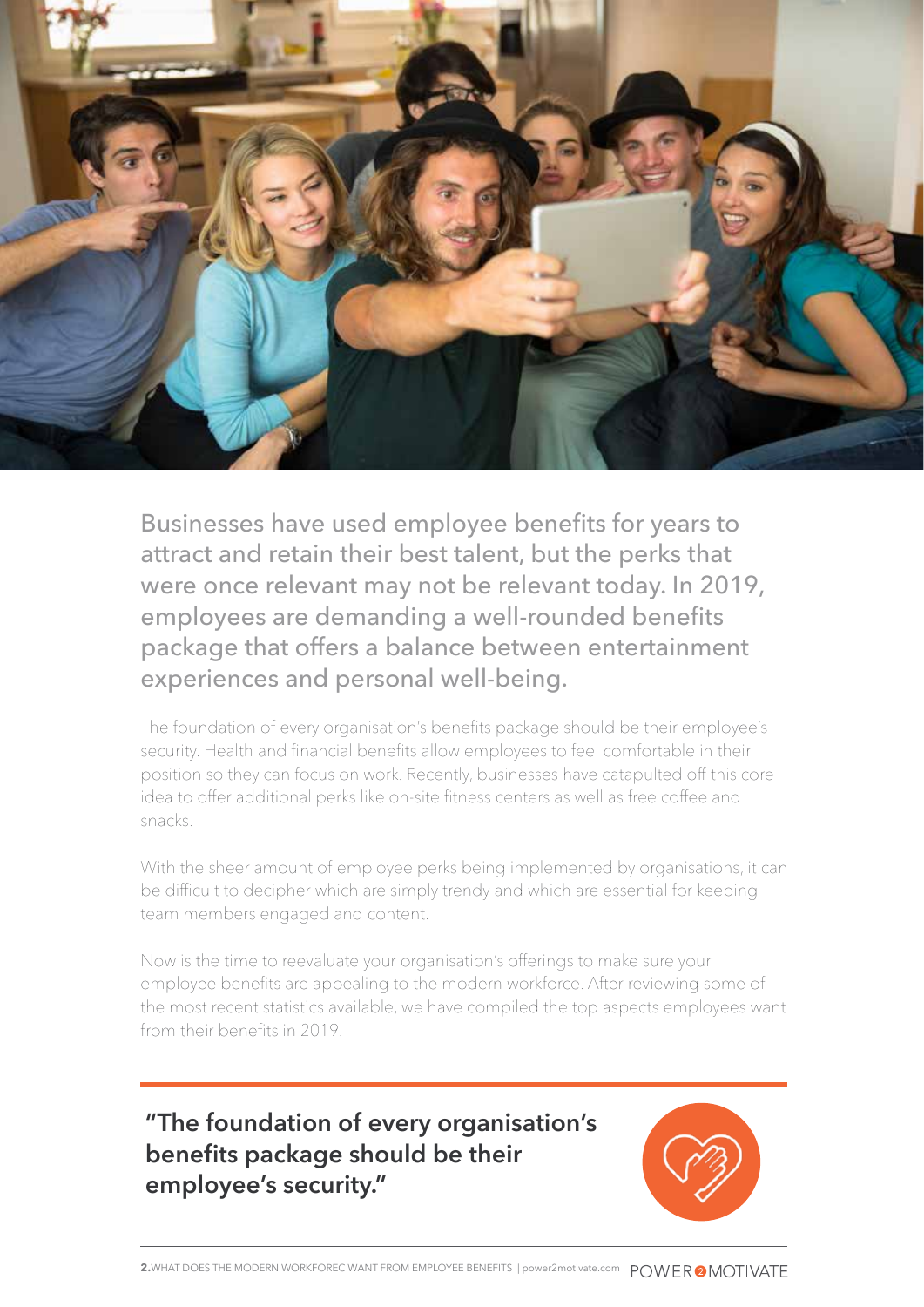

#### **ENCOURAGEMENT TO ACHIEVE WORK-LIFE BALANCE**

The term "work-life balance" is often used to describe the desire employees have for achieving a happy equilibrium between the amount of time they spend working and the roles they take on in their personal lives. Many organisations identify a healthy work-life balance as part of their company culture, but few have the policies or programs to back up this claim.

Employees will catch on quickly if you say you promote a work-life balance but don't take any action to encourage it. Take the initiative to implement an employee benefits program that motivates team members to explore their passions outside of work.

Programs offered by **Power2Motivate** provide employees with discounts on some of their favorite merchandise or entertainment. Not only will these savings help their salaries stretch further, but they also have the opportunity to involve their friends and family in these experiences. This will help employees to know you are legitimate in your desire for them to enjoy their lives outside of work.

**"Take the initiative to implement an employee benefits program that motivates team members to explore their passions outside of work. "**

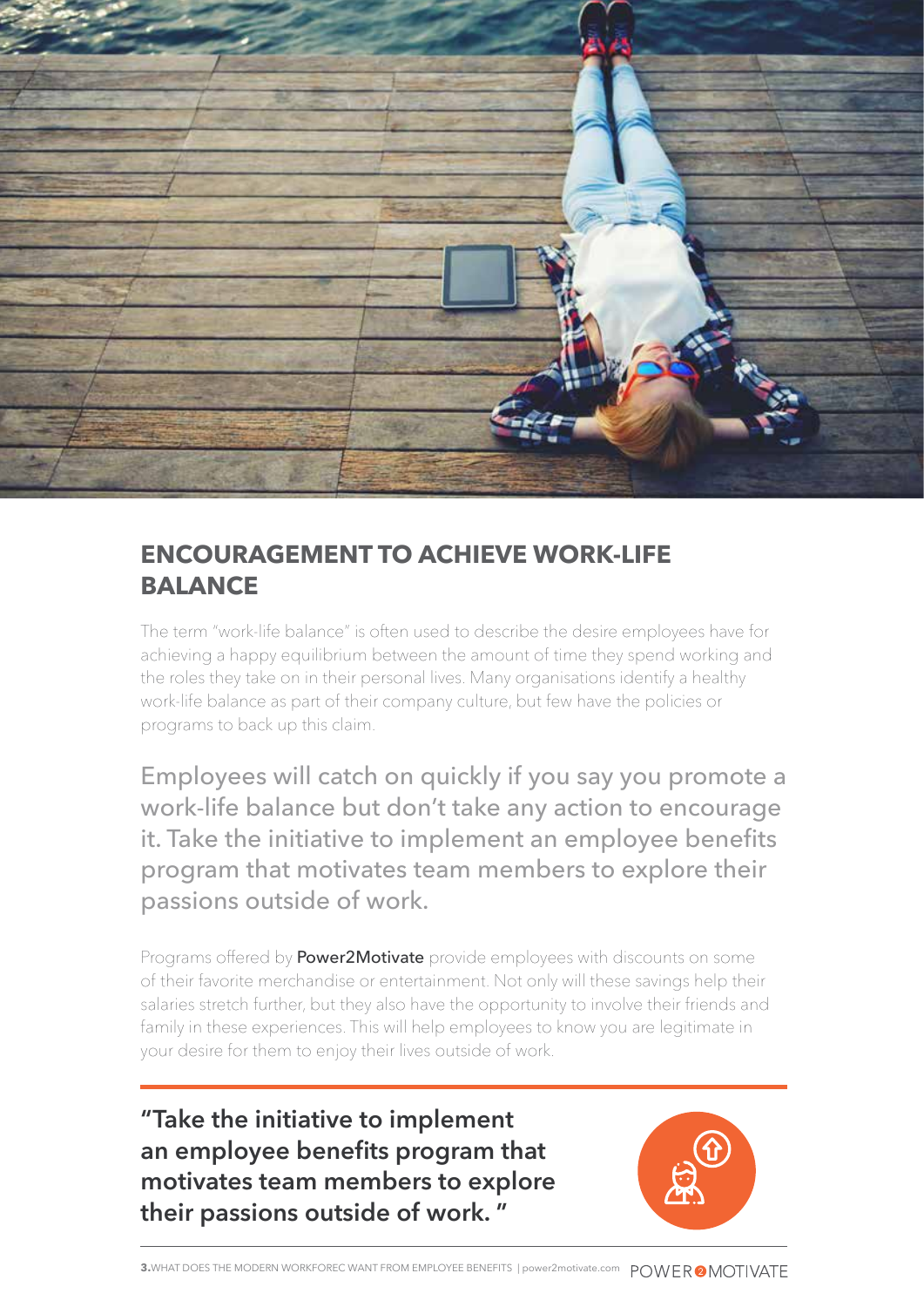

#### **A COMMITMENT TO PERSONAL WELL-BEING**

A recent survey of 4,800 Australian employees by leading employment marketplace Seek found that "Health/Wellness Programs" ranked in the top 10 of the most appealing employee perks. This highly desired benefit has taken many different forms, with some major companies offering free yoga classes and on-site meditation rooms.

Employees want their employers to be compassionate to their individual needs and personal wellbeing, but sometimes these highly specific benefits are underutilised and unattainable. Not everyone enjoys an on-site gym or yoga session, so these benefits are not appealing to the majority. Additionally, not every organisation has the space or finances to dedicate a room to personal wellness in-house.

Perks like these also require a level of mutual trust between employees and employers. How often will employees be using these spaces during work hours? Will in-house wellness offerings interfere with their productivity?

Luckily, there's a simple solution to show employees you care for their well-being without directly impacting workflow. Power2Motivate's unique employee benefits program provides participants with major discounts on health and wellness programs and activities.

There's truly something for everyone, with savings on fitness memberships, healthy meal plans and spa visits, every employee will feel like their personal care needs are being met outside of the workplace.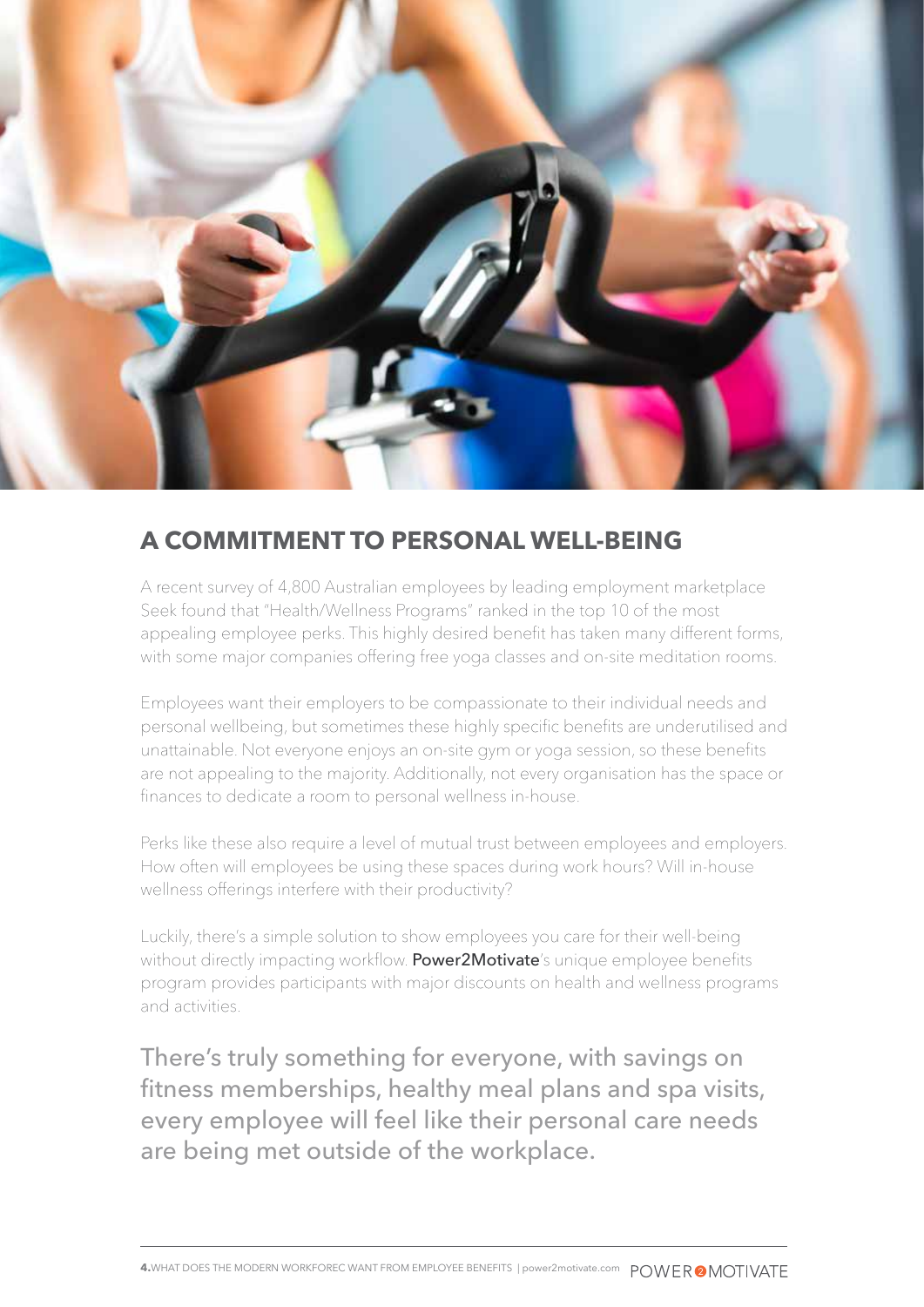

#### **INDIVIDUALISED REWARDS PROGRAMS**

Employee benefits are not one-size-fits-all, though that's how many organisations approach the matter. Even though they are members of the same team, employees don't all want the same thing, nor do they all use the same benefits.

Offering an individualised rewards program where employees can choose their own bonus for their achievement is a great incentive for team members to work more efficiently.

Whether it be for entertainment or health, employees will feel like more than just a number when they are able to choose a reward that they are personally interested in. And as younger generations are valuing experiences over material items, travel reward programs are becoming an increasingly popular inclusion to a benefits package.

Not only are these programs tailored to the individual, but they can also be offered as tiers so even junior staff can enjoy these perks. No one has to be excluded from your rewards program with different tiers available, and more luxurious bonuses can be an incentive for newer employees to extend their tenure and involvement.

**"Offering an individualised rewards program where employees can choose their own bonus for their achievement is a great incentive for team members to work more efficiently."**

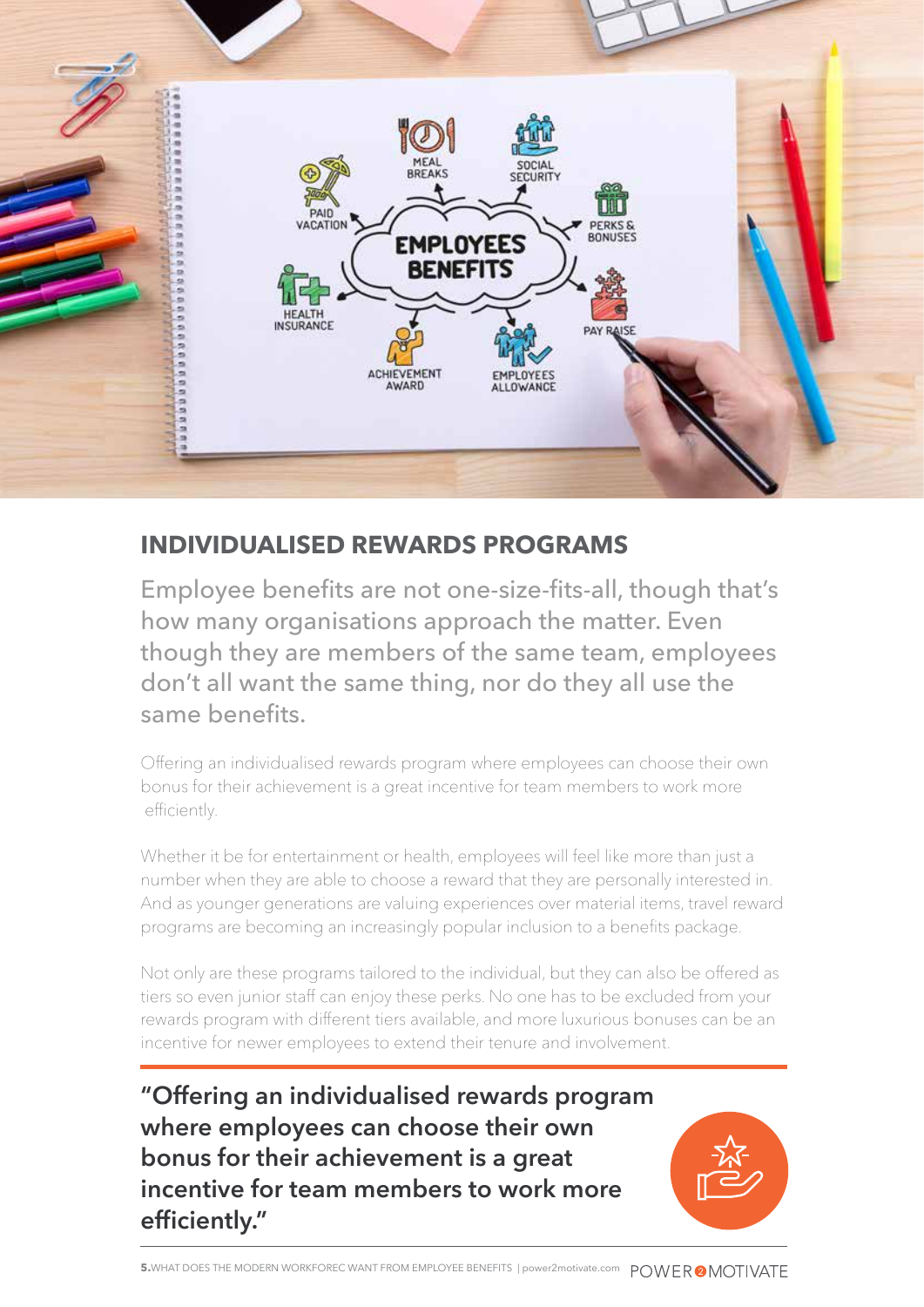

#### **EASE OF ACCESSIBILITY**

An underutilised employee benefits program is not only disappointing, it's a massive drain on resources. The modern workforce values how technology has made most processes in their lives more convenient and streamlined, so their benefits program should follow suit.

Gone are the days of choosing rewards out of a catalog, yet employers still struggle with getting, and keeping, employees engaged with their benefits program.

Power2Motivate offers their extensive benefits program online, so employees can take control of their rewards from anywhere at anytime. They can effectively search through thousands of exclusive offers and featured benefits including movie tickets, giftcards and cash back.

This gamification and continuously rolling offers keep employees engaged with the program for the benefit of your business. Make sure to showcase these perks to create excitement among new hires and attract top talent. The modern workforce takes employee benefits seriously, and so does **Power2Motivate** with their easily accessible program.

**"The modern workforce values how technology has made most processes in their lives more convenient and streamlined."**